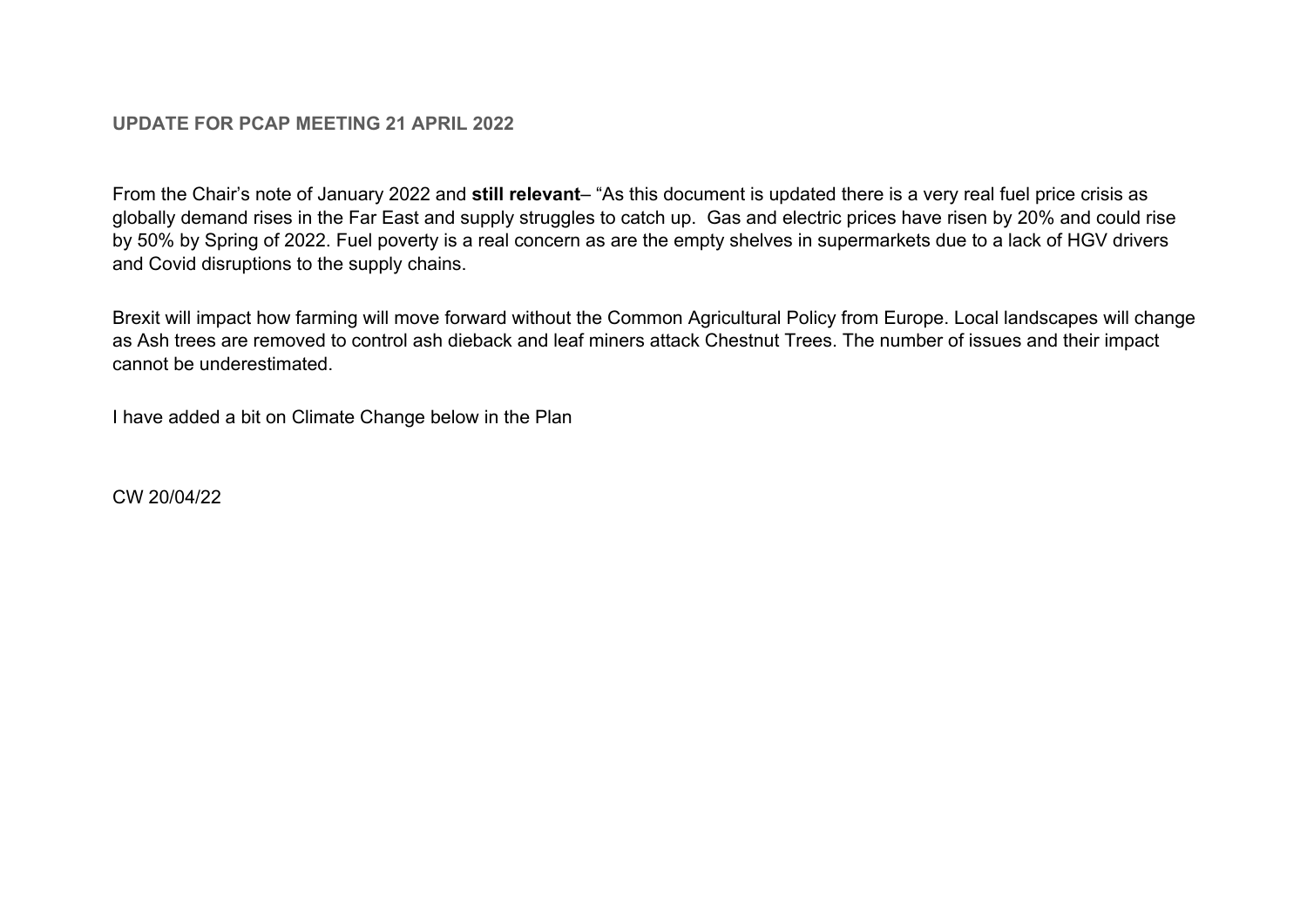|       | <b>Farming Community</b>   | Support opportunities to raise awareness of the government and<br>local schemes and incentives available to them to enhance areas<br>of land for wildlife and reverse the decline in species and<br>habitats. | State of Nature Report 2013 by the Wildlife Trusts contains<br>information on the declining species.<br>Farmers now more aware of the issues of flooding in the<br>Vale.<br>2020 Southern Streams Farm Group set up - Grafton,<br>Shalbourne, Ham, Bedwyn areas, focussing on water quality.<br>2021 NWD AONB responsible for Farming in Protected<br>Landscapes for the area (FIPL)<br>2019-04 Measure and report on the impact of Fly Tipping<br>post the closure of Everleigh HRC.<br><b>Hare Coursing</b> |
|-------|----------------------------|---------------------------------------------------------------------------------------------------------------------------------------------------------------------------------------------------------------|---------------------------------------------------------------------------------------------------------------------------------------------------------------------------------------------------------------------------------------------------------------------------------------------------------------------------------------------------------------------------------------------------------------------------------------------------------------------------------------------------------------|
| S2.02 | Education &<br>Involvement | Support mental health for young people and access to online<br>learning for home learning during lockdowns<br>Provide opportunities for well-being activities.                                                | 2019<br>Mental Health Awareness training at Pewsey Vale School<br>2020<br>Funds for Mental health triage at Pewsey Vale School<br>2021<br>Fun days delivered in Pewsey x 2 by PCAP and partners                                                                                                                                                                                                                                                                                                               |
| S2.03 | <b>Sustainable Travel</b>  | Support initiatives to promote more sustainable transport.                                                                                                                                                    | PVRUG and Great Bedwyn Rail groups working on improving<br>rail connections with GWR and Network Rail<br>PCAP supporting the Rural Bus Improvement Project with<br>Wiltshire Council PTU                                                                                                                                                                                                                                                                                                                      |
| S2.04 | <b>Energy Conservation</b> | Raise awareness and understanding of climate change and<br>support opportunities for promoting energy efficiently and local<br>renewable energy generation.*                                                  | 2022-01<br>Pewsey Community Land Trust looking at funding for a<br>community energy (solar) project.<br>Pewsey PC investigating electric charging points<br>Community First working on Fuel Poverty with grants<br>available                                                                                                                                                                                                                                                                                  |
| S2.05 | <b>Waste Management</b>    | Support measures to improve recycling and waste management<br>in the Pewsey Community Area.                                                                                                                   | 2022-01<br>Projects on hold                                                                                                                                                                                                                                                                                                                                                                                                                                                                                   |